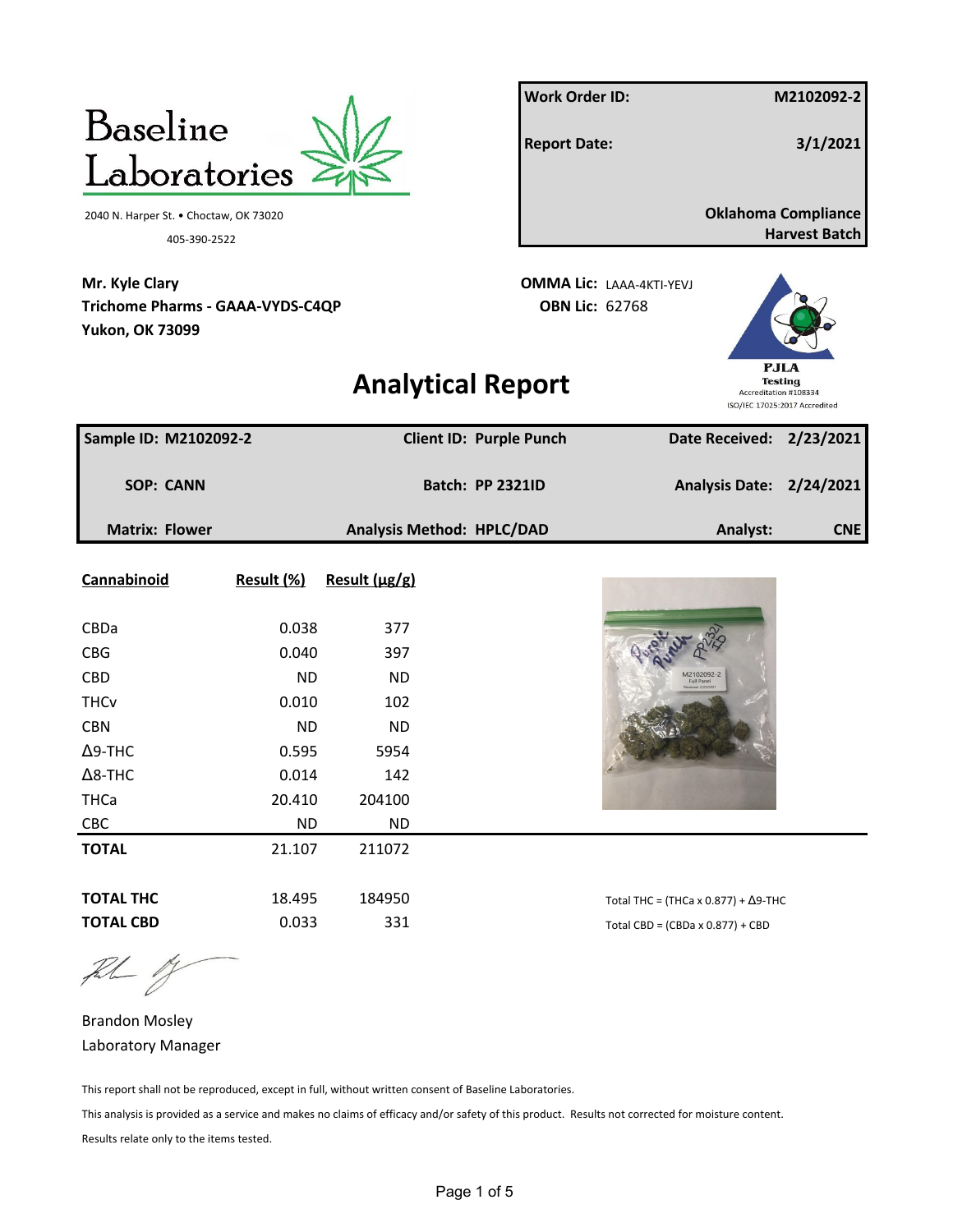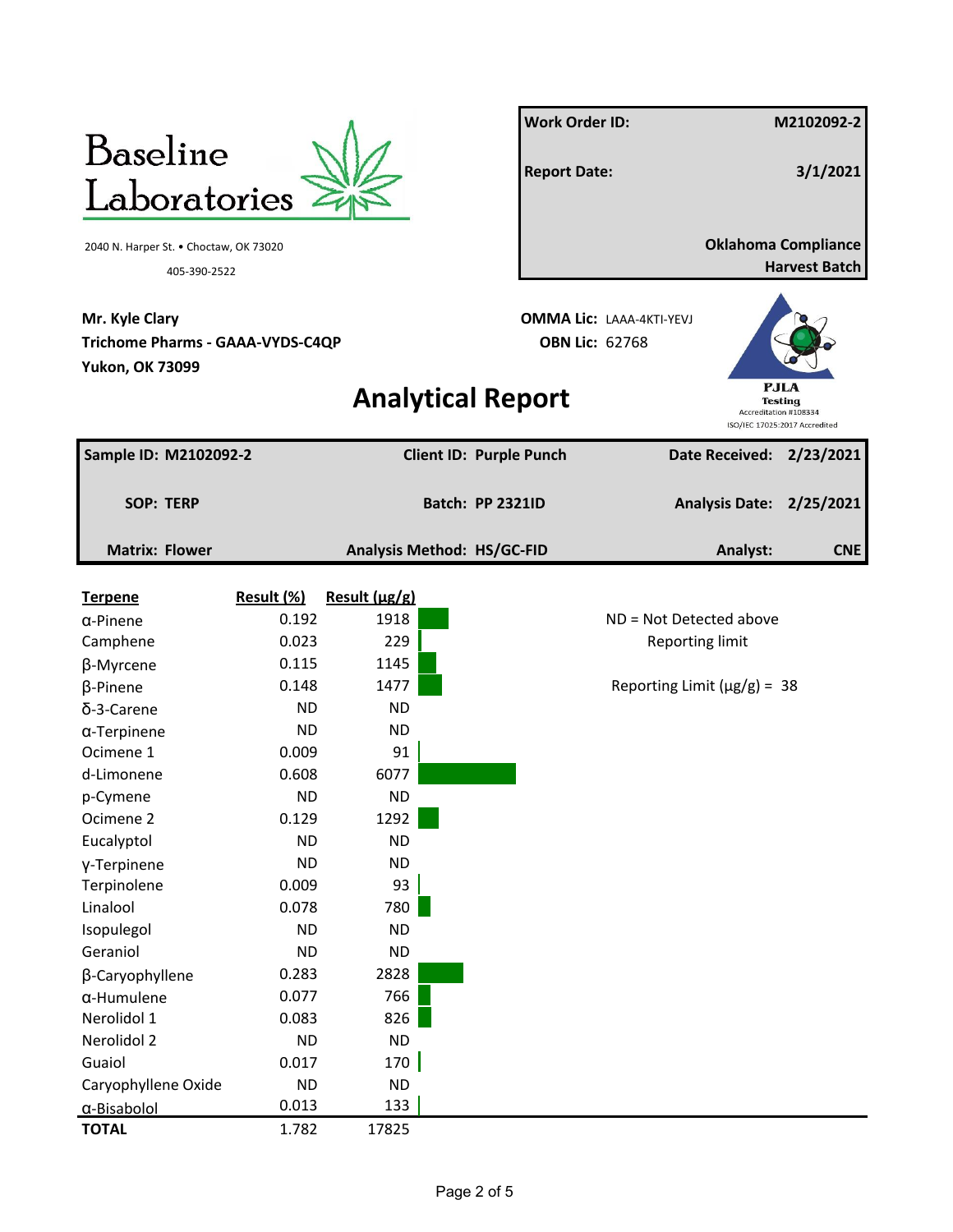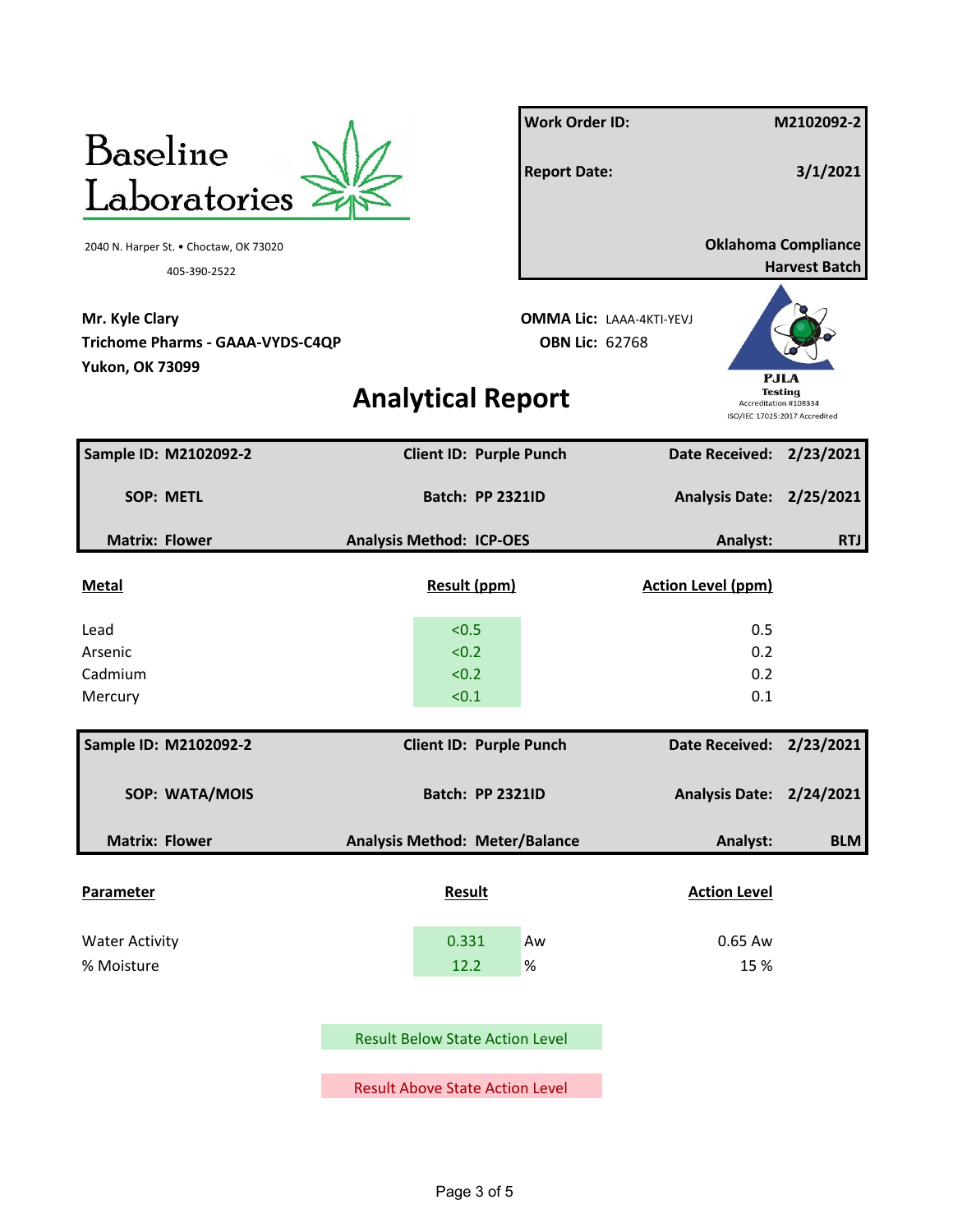

**Mr. Kyle Clary OMMA Lic:** LAAA-4KTI-YEVJ **Trichome Pharms - GAAA-VYDS-C4QP OBN Lic:** 62768 **Yukon, OK 73099**

**Work Order ID: M2102092-2 Report Date: 3/1/2021** 2040 N. Harper St. • Choctaw, OK 73020 **Oklahoma Compliance** 405-390-2522 **Harvest Batch**



## **Analytical Report**

| Sample ID: M2102092-2 |  | <b>Client ID: Purple Punch</b> |  | Date Received: 2/23/2021 |            |
|-----------------------|--|--------------------------------|--|--------------------------|------------|
| <b>SOP: LCMS</b>      |  | <b>Batch: PP 2321ID</b>        |  | Analysis Date: 2/25/2021 |            |
| <b>Matrix: Flower</b> |  | Analysis Method: LC-MS/MS      |  | Analyst:                 | <b>DES</b> |
| <b>Pesticide</b>      |  | Result (ug/g)                  |  | Action Level (ug/g)      |            |
| Abamectin B1a & B1b   |  | < 0.5                          |  | 0.5                      |            |
| Azoxystrobin          |  | < 0.2                          |  | 0.2                      |            |
| Bifenazate            |  | < 0.2                          |  | 0.2                      |            |
| Etoxazole             |  | < 0.2                          |  | 0.2                      |            |
| Imazilil              |  | < 0.2                          |  | 0.2                      |            |
| Imidacloprid          |  | < 0.4                          |  | 0.4                      |            |
| Malathion             |  | < 0.2                          |  | 0.2                      |            |
| Myclobutanil          |  | < 0.2                          |  | 0.2                      |            |
| Permethrins           |  | < 0.2                          |  | 0.2                      |            |
| Spinosad A & D        |  | < 0.2                          |  | 0.2                      |            |
| Spiromesifen          |  | < 0.2                          |  | 0.2                      |            |
| Spirotetramat         |  | < 0.2                          |  | 0.2                      |            |
| Tebuconazole          |  | < 0.4                          |  | 0.4                      |            |

Result Below State Action Level

Result Above State Action Level